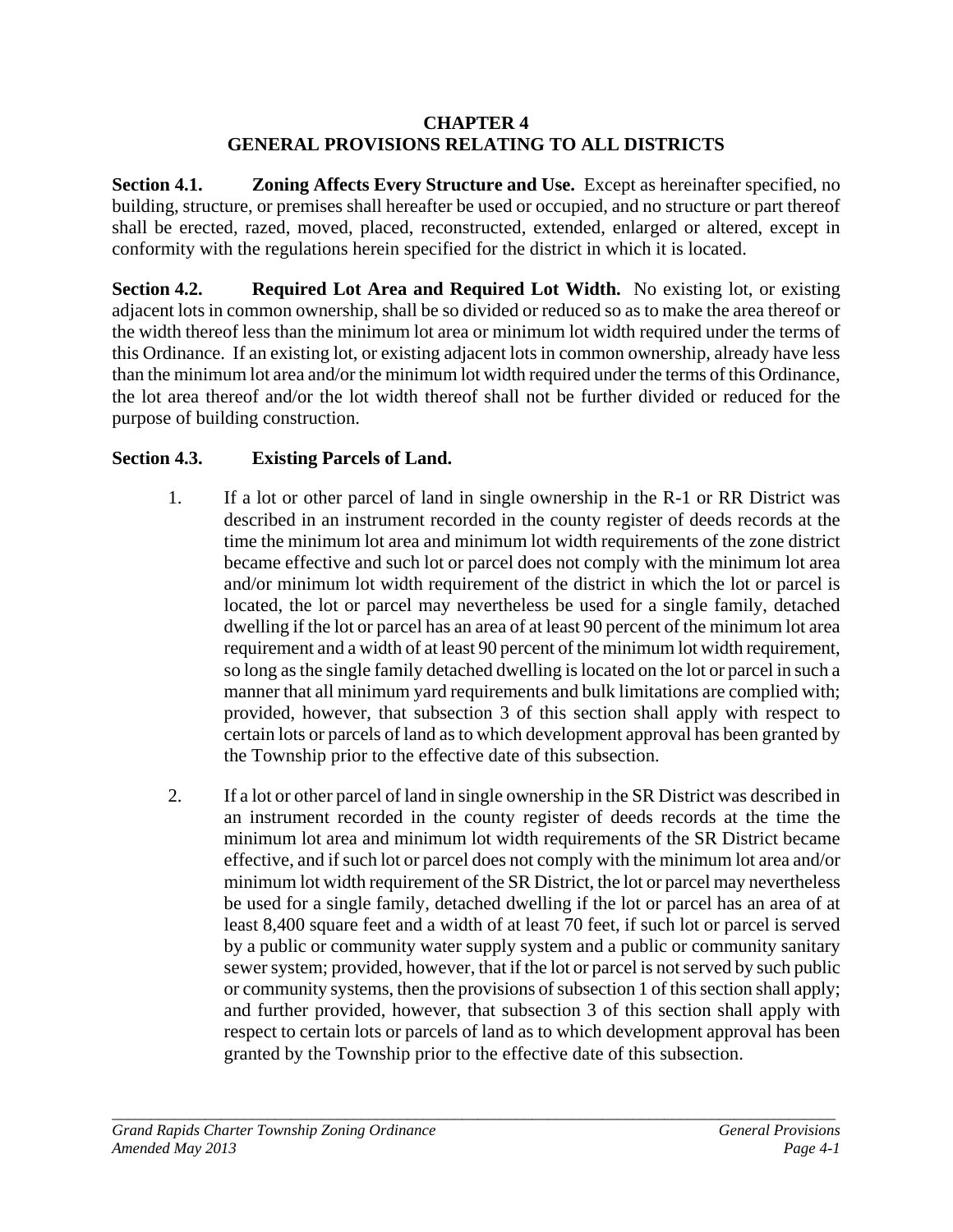3. Notwithstanding the provisions in subsections 1 and 2 of this section, lots, building sites or other parcels of land to which the Township has granted development approval prior to October 15, 2003, shall have such rights of use and development as are provided in the Township action approving them. Township approval shall mean, as a minimum, inclusion within an approval planned unit development project having an effective date prior to October 15, 2003 and/or inclusion within a final preliminary plat or a site condominium project plan having been granted final approval by the Township Board. With respect to exempt land divisions regulated under the state Land Division Act, approval shall mean written authorization by a township official having the authority to approve exempt land divisions and evidence that such lot or proposed lot as approved met the requirements for building development under the zoning provisions in effect prior to October 15, 2003.

**Section 4.4. Infill Development in Existing Plats of Record or Site Condominiums of Record.** A review of existing platted subdivision and site condominium developments in the Township had demonstrated that the average width and area of the lots or units in these developments are generally substantially in excess of the minimum width and/or area requirements of the zoning district in which the developments are located. Although many of these developments have been substantially built over with homes, there are many vacant lots still existing in several of the developments. As a result, there exists the potential that larger vacant lots or units in these developments could be further divided into smaller lots or units that meet the minimum requirements of the zoning district, yet be much smaller and/or narrower than surrounding lots or units. To prevent this type of out-of character infill development, the Township has adopted these infill development provisions to ensure that infill development is compatible with existing and established patterns of residential development.

- 1. **Infill Development Within Existing Platted Subdivisions or Site Condominiums of Record**. The following infill development provisions shall apply to all platted lots or site condominium units in all residential districts that were of record as of the effective date of the Zoning Ordinance amendment adding this section:
	- a. **Minimum Lot Width for Infill Development**. Notwithstanding the minimum lot width requirement of the zoning district in which a lot or unit is located, if the minimum lot width of that zoning district is less than the average lot width of all existing lots or units abutting the lot and those located on both sides of the street on which the lot or unit fronts, extending 500 feet in both directions (the "average width"), then the average width shall be the minimum lot width for that lot or unit.
		- i. For the purpose of calculating the minimum width of an infill development lot or unit that will be served by both public water and public sewer, only the first 139 feet of width of such existing lots or units shall be used when calculating the average width.
		- ii. For the purposes of calculating the minimum width of an infill development lot or unit that will be served only by public water or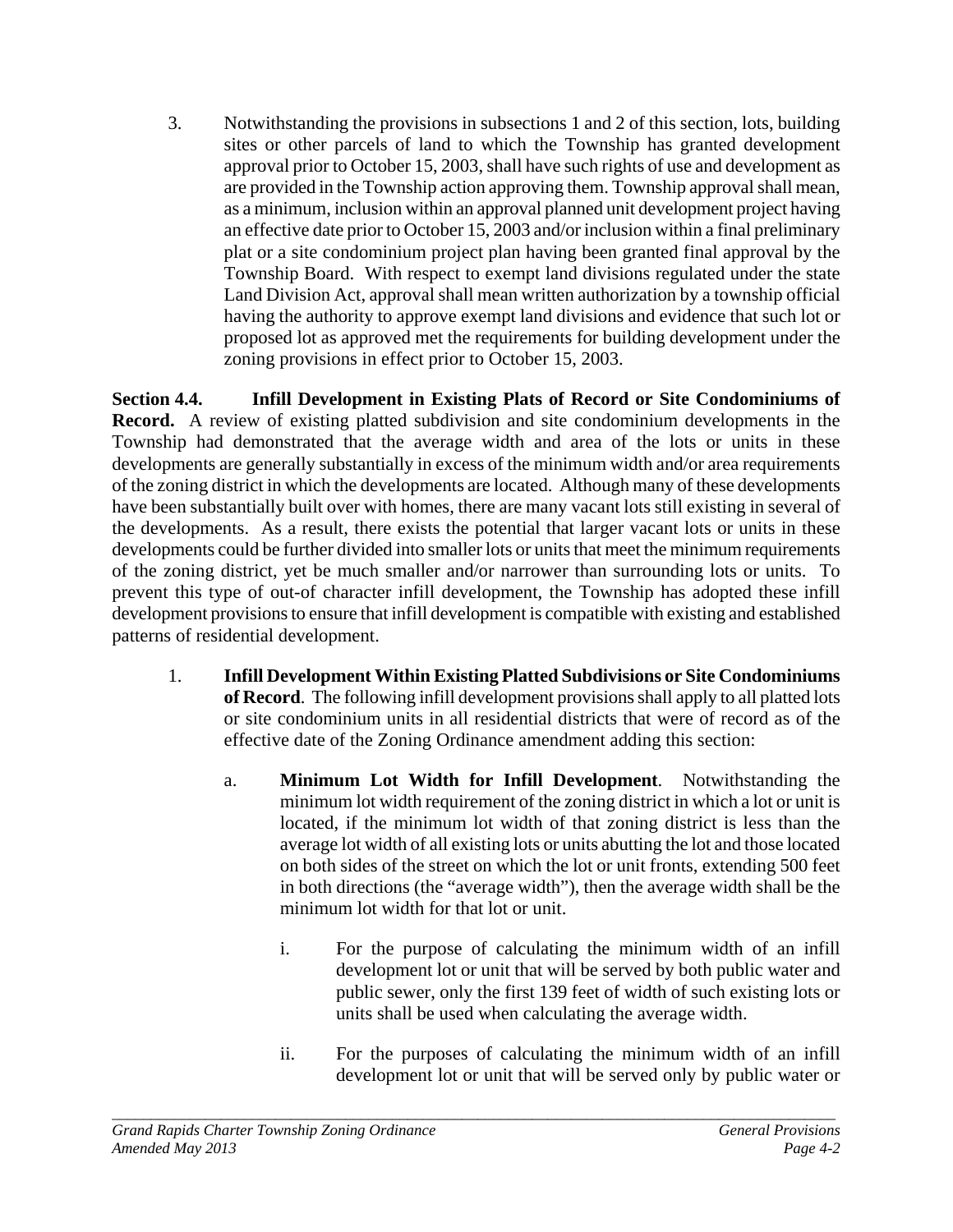only by public sewer, only the first 159 feet of width of such existing lots or units shall be used when calculating the average width.

- iii. For the purpose of calculating the minimum width of an infill development lot or unit that will be served neither by public water nor public sewer, the entire width of such existing lots or units shall be used when calculating the average width.
- b. **Minimum Lot Area for Infill Development**. Notwithstanding the minimum lot area requirement of the zoning district in which a lot or unit is located, if the minimum lot area of that zoning district is less than 90 percent of the average lot or average unit area of all lots or units abutting that lot or unit (the "average area"), then 90 percent of the average area shall be the minimum lot area for that lot or unit.
	- i. For the purpose of calculating the minimum area of an infill development lot or unit that will be served by both public water and sewer, only the first 16,799 square feet of area of such abutting lots or units shall be used when calculating the average area.
	- ii. For the purpose of calculating the minimum area of an infill development lot or unit that will be served only by public water or only public sewer, only the first 23,999 square feet of area of such abutting lots or units shall be used when calculating the average area.
	- iii. For the purpose of calculating the minimum area of an infill development lot or unit that will be served neither by public water nor public sewer, the entire lot area of such abutting lots or units shall be used when calculating the average area.

# **Section 4.5. Fences, Walls and Screens.**

1. **Applicability**. This section shall apply to all residential, commercial, office and planned unit development zoning districts except as otherwise noted. These regulations do not apply to temporary fences to enclose construction sites.

# 2. **Location and Height Requirements**.

- a. **Front Yard**. Within the required front yard, only the following fences and walls are permitted.
	- i. A substantially open decorative fence such as picket, split rail, wrought iron, or similar type fence with a maximum height of 36 inches and with posts not exceeding 42 inches. A substantially open decorative fence shall mean a fence which is at least 40 percent open when viewed perpendicular to the fence. Chain link and woven wire fences are prohibited in the required front yard.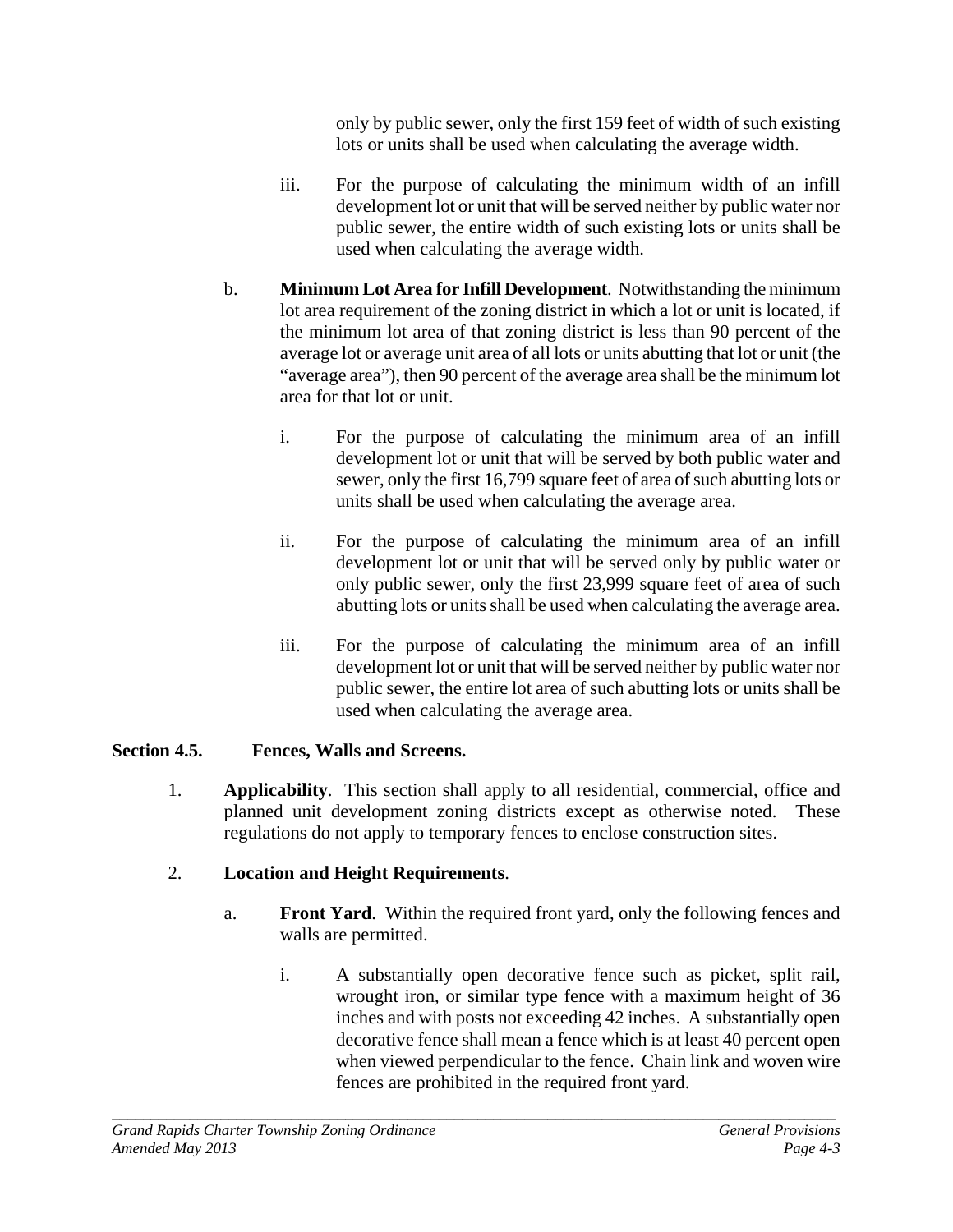- ii. Any solid decorative fence or wall not exceeding 30 inches in height.
- b. **Side and Rear Yard**. A maximum height of six feet is permitted in all residential or residential PUD zones. In commercial and office zones the maximum height shall be eight feet, except as otherwise permitted.
- c. A fence, wall or any planting shall not be erected, planted or maintained in such a way as to create a sight obstruction for persons using street intersections.
- d. Fences or walls shall not be erected within any public right-of-way.

# 3. **Materials, Maintenances and Height Exceptions**.

- a. Any fence or wall shall be of uniform design, construction and appearance and sturdily constructed to withstand normal weather conditions.
- b. All fences and walls shall be erected and maintained so as not pose a safety hazard.
- c. Fences which exceed the maximum height otherwise permitted by the zoning district may be allowed if it is demonstrated that such fence is necessary for a special purpose such as swimming pools, tennis courts or athletic fields.
- d. Fences and walls included as part of special land uses shall comply with such fence requirements as determined by the Planning Commission.
- e. Barbed-wire fences and above ground electrically charged fences are prohibited in all zoning districts except that they may be permitted for approved farm uses and for the keeping of horses as approved by the Zoning Board of Appeals.
- f. The height of a fence shall be measured as the vertical distance from the highest point of the fence to the finished grade of the ground immediately beneath the fence excluding any artificially constructed earthen berms.

**Section 4.6. Height Exceptions.** In all districts the measured height limitation may be exceeded by the following structures: Church steeples and church buildings, parapet walls not exceeding four feet in height, chimneys and water towers. In addition, botanical conservatory buildings may be 75 feet in height, provided that such buildings are located on a parcel at least 50 acres in size, school buildings not exceeding 90 feet in height provided the front, side and rear yards shall not be less than the height of the building wall abutting on such yard.

**Section 4.7. Essential Services.** The provision of essential services shall be permitted in every district; provided that installation, alteration or maintenance of essential service buildings and other major essential service structures shall be subject to review and approval as special land uses under Chapter 24.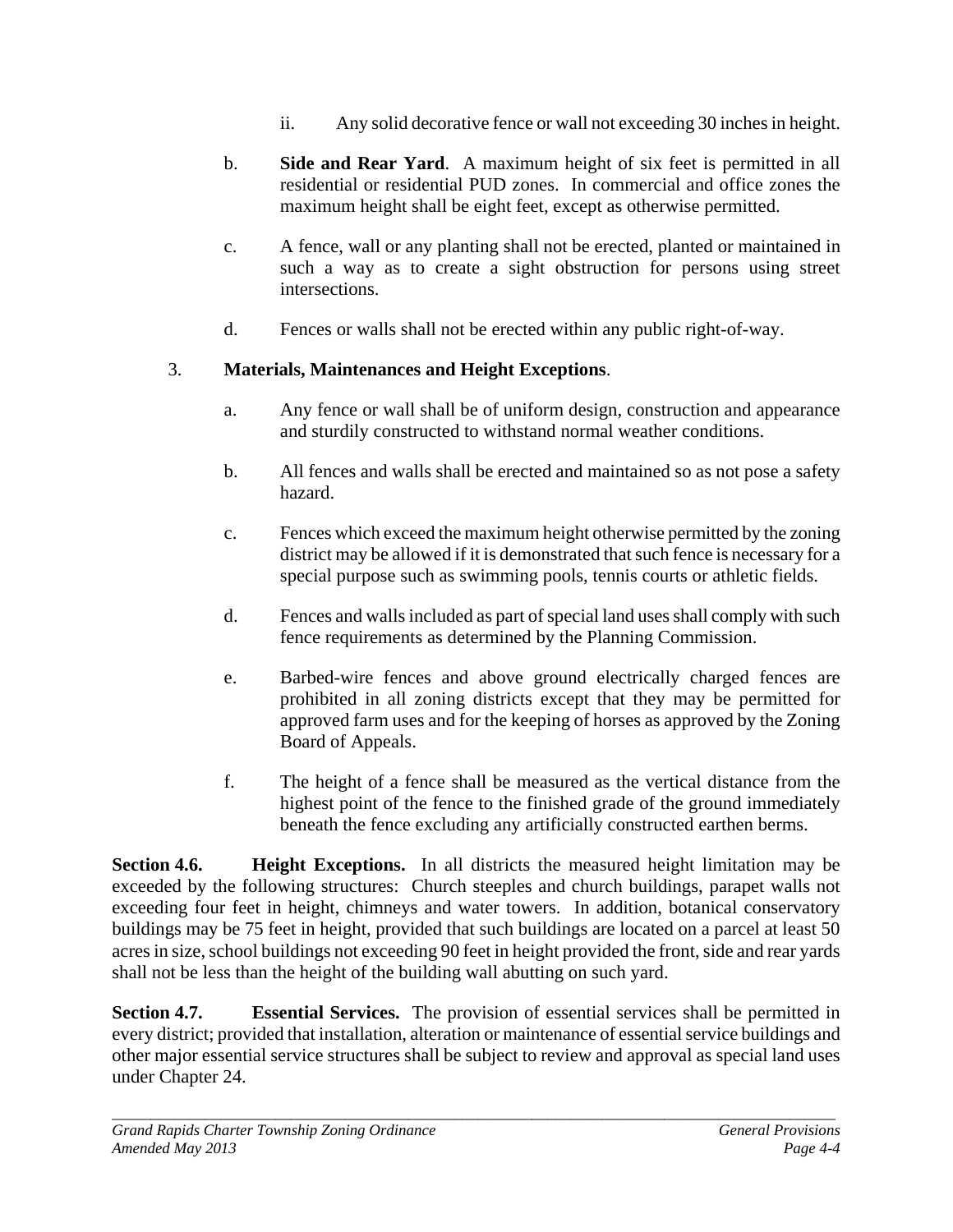### **Section 4.8. House Trailers, Mobile Homes and Motor Homes.**

- 1. Except as provided in subsection 2 hereof, a house trailer, mobile home, or motor home shall not be considered to be a building or accessory to permitted uses hereunder, nor used as a dwelling unit and shall only be allowed in the manner and the area designated in Chapter 9.
- 2. All other provisions of this Ordinance to the contrary notwithstanding, mobile homes shall be permitted as dwelling units and may be located outside licensed mobile home parks in any RR, SR, R-1 and R-2 Residential Zone District, subject to compliance with the requirements of this Ordinance applicable to all dwelling units set forth in Section 4.13, all specific requirements applicable to dwelling units located within the specific zone district and the following:
	- a. The mobile home shall be located so that no wheels, towing mechanisms nor any part of the undercarriage are exposed.
	- b. The mobile home shall meet all standards of the United States Department of Housing and Urban Development Mobile Home Construction & Safety Standards in effect at the time the mobile home is located in the Township.

**Section 4.9. Incomplete Buildings.** No basement, cellar, garage, damaged or incomplete structure shall be used as a dwelling.

**Section 4.10. Nuisances.** No property, premise, structure, or use shall be used, erected, or conducted in such a manner as to cause a nuisance to adjacent property or uses.

**Section 4.11. Surety and Performance Bonds.** For any project under its jurisdiction for which zoning approval is sought, the Planning Commission may require the posting of a performance bond or bank letter of credit. The amount of surety shall cover the estimated cost of specified improvements associated with the project and shall be used to insure faithful completion of the improvements. The form and substance of the surety shall be acceptable to the Township and shall be deposited with the Township Clerk.

**Section 4.12. Maps, Drawings, and Renderings.** Whenever this Ordinance requires the Township Board, Planning Commission, Site Plan Review Committee, or Zoning Board of Appeals to review or approve a proposed use or activity, the Boards, commission or committee may require the submission of maps, drawings, renderings, and such other information as will assist them in their review or approval of the proposed use or activity.

# **Section 4.13. Requirements for All Dwelling Units Outside of Manufactured Housing Communities.**

1. There shall be a foundation of material approved under the Township Building Code around the entire exterior perimeter of all dwellings or additions thereto. Said foundation shall have a minimum depth of 42 inches below grade and shall provide a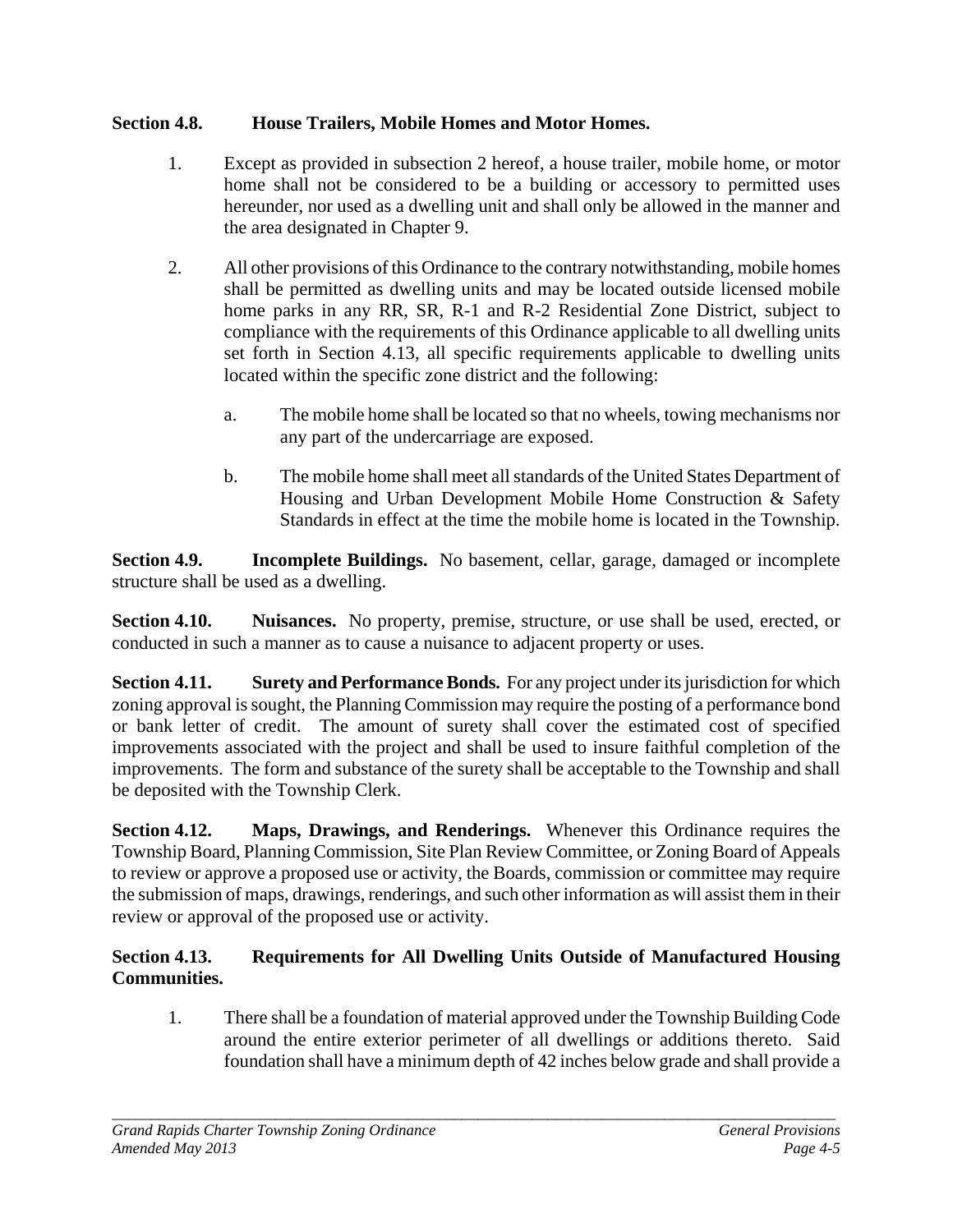maximum exposed foundation above grade of 16 inches and a minimum exposed foundation above grade of eight inches.

- 2. All dwellings without basements shall provide a crawl space below the entire floor of the dwelling four feet in depth with a vapor barrier consisting of two inches of concrete on the floor of the crawl space. The crawl space shall also be provided with adequate drains to drain any accumulation of water in the crawl space. The building inspector may allow an alternative building plan to be utilized if consistent with the approved construction code of the Township.
- 3. All dwelling units shall provide a minimum height between the floor and ceiling of 7.5 feet.
- 4. All dwelling units shall provide storage areas (either within a basement or in an attic, or in a separate, fully enclosed structure, of not less than 15 percent of the living area of the dwelling unit, exclusive of storage space for automobiles). Said storage areas shall not be counted in determining whether the dwelling unit complies with the minimum floor area requirements of this Ordinance.
- 5. The minimum width of any dwelling unit shall be 22 feet for at least 67 percent of its length.
- 6. All dwelling units shall provide a minimum of two separate points of ingress and egress.
- 7. All dwelling units shall provide steps or porch areas, permanently attached to the foundation, where there exists an elevation differential of more than one foot between a door and the surrounding grade.
- 8. All dwelling units shall be connected to a sanitary sewer system and water supply system approved by the county health department.

### **Section 4.14. Wireless Communication Facilities/towers and Antennas.**

- 1. Communication antennas and towers exceeding 35 feet in height shall be regulated as special land uses and are subject to the procedures, general standards and specific requirements for such uses as contained in Chapter 24.
- 2. The construction, use, maintenance, operation, repair and removal of antennas and towers not exceeding 35 feet in height shall comply with the following requirements:
	- a. The antenna or tower shall be permanently secured to a stable foundation.
	- b. No part of the antenna or tower shall conduct or display any advertising, message or other graphic representation.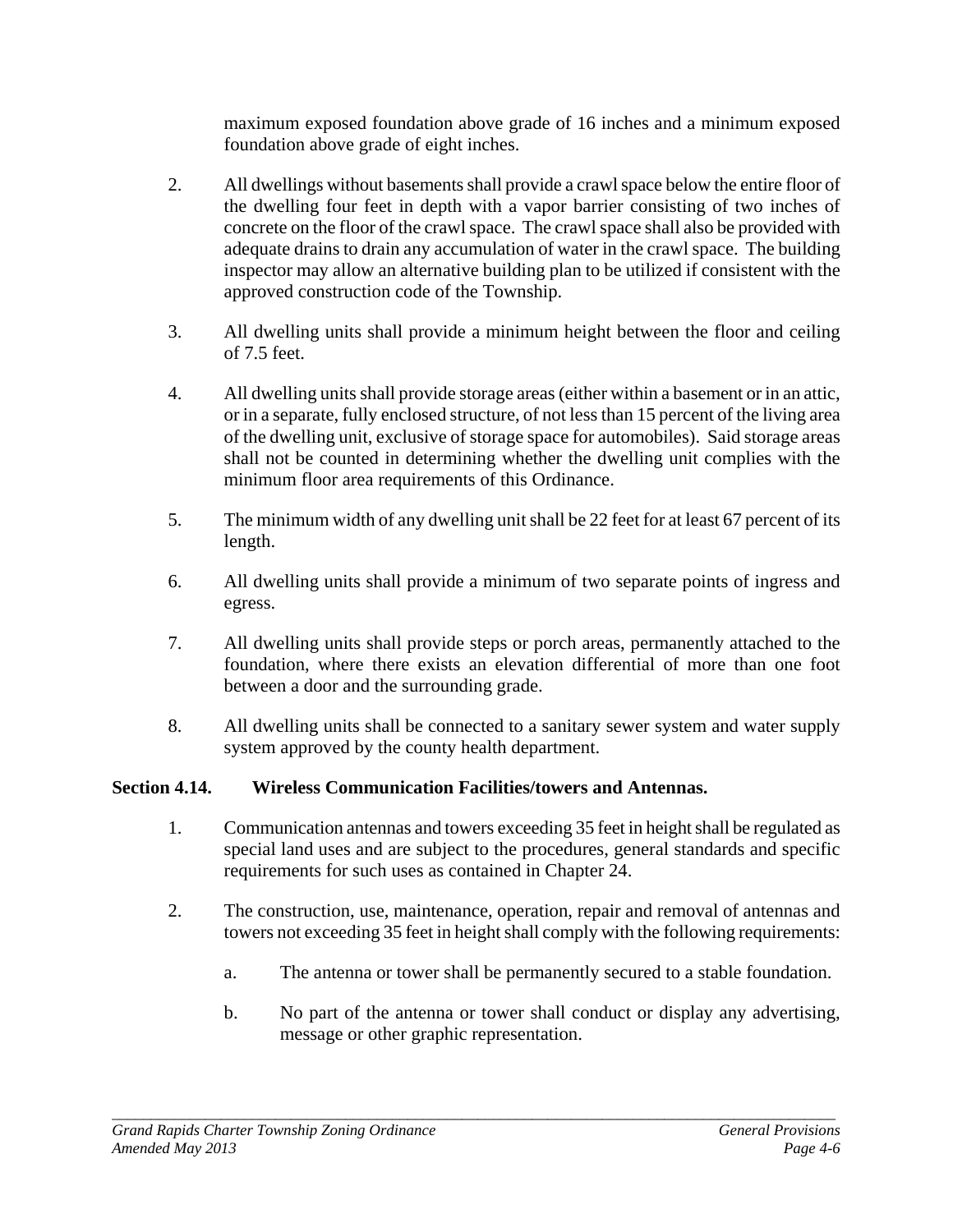- c. An antenna or tower shall be located only in the rear yard or the side yard and shall not be closer to a property line than its height or depth of the required rear or side yard setback, whichever is the greater.
- d. An antenna may be mounted on the roof of a principal or accessory building, but it shall not exceed a height of ten feet, as measured from its foundation.
- e. All antennas and towers must be grounded to protect against damage from lightening.
- f. An antenna or tower shall not be so located or constructed as to have a serious adverse effect on adjacent or nearby land uses.
- g. Amateur radio antennas operating under a license issued by the Federal Communications Commission shall be subject to the provisions of this section, unless such provisions would preclude or prevent the operation of the antenna, then such provisions shall not apply.
- h. Satellite dish antenna less than one meter across (39.37 inches) shall be exempt from these regulations.

**Section 4.15. Resubmission of Matters to the Planning Commission.** Unless otherwise specified in this Ordinance, for a period of 90 days following a decision by the Planning Commission, no reconsideration of that decision shall be given unless the Planning Commission, in its sole discretion, determines that there has been a material change in applicable facts and circumstances.

### **Section 4.16. Reserved.**

**Section 4.17. Home Occupations.** Home occupations are permitted in residential dwellings in the RR District, SR District, R-1 District, PUD-1 District, PUD-2 District, and the PUD-5 District, subject to all of the following requirements:

- 1. A home occupation shall be conducted only within the principal dwelling unit, and shall not be conducted in any other building.
- 2. A home occupation shall be conducted only by persons who are occupants of the dwelling unit and not more than one other person.
- 3. Not more than 500 square feet or 20 percent of the floor area of a dwelling unit, whichever is the lesser amount, may be used for a home occupation.
- 4. There shall be no exterior alteration in the residential character of the dwelling as a result of a home occupation.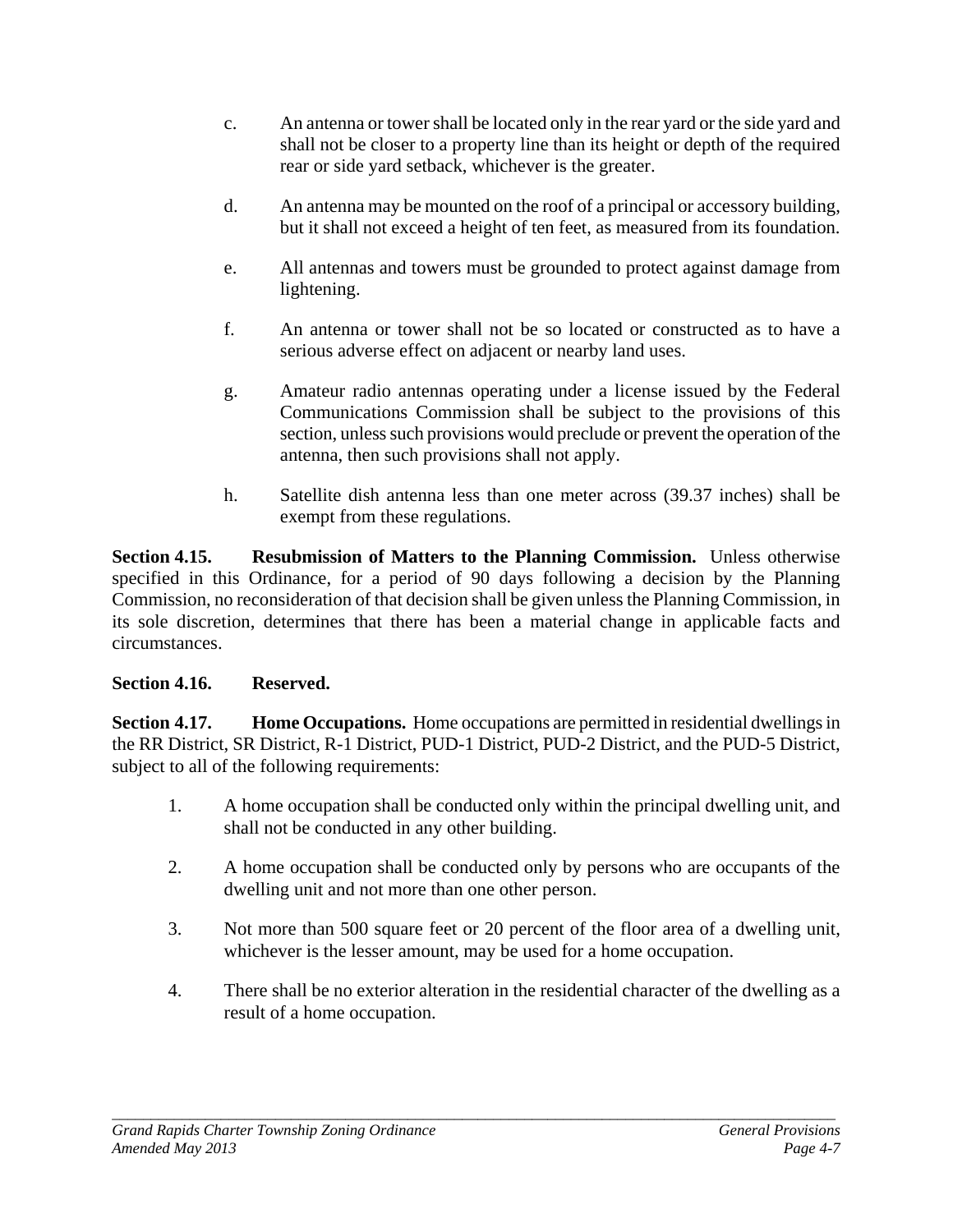- 5. A home occupation shall not result in an adverse or disrupting effect on other properties or on the residential character of the neighborhood by way of noise, odor, vibration, dust, electronic interference, traffic, safety or other attribute or emission.
- 6. Not more than two motor vehicles attributable to the home occupation are permitted on the premises where a home occupation is conducted. All vehicles attributed to the home occupation and otherwise associated with the premises shall be parked off street either in a garage or on an improved driveway or apron surfaces.
- 7. A home occupation shall not result in a greater volume or type of traffic than is normally experienced in a residential neighborhood.
- 8. Mechanical equipment used in a home occupation shall be only that which is similar in power and type to mechanical equipment normally used for household purposes and hobbies.
- 9. There shall be no sign pertaining to the home occupation, but there may be one nonilluminated name plate, of an area not greater than two square feet, stating only the name of the person engaged in the home occupation.
- 10. If articles or materials used in the home occupation are stored, they shall be stored only within the dwelling unit. No outdoor storage or storage within detached accessory buildings shall be permitted.
- 11. Orders for goods, merchandise, supplies or products made electronically or at off the premises sales events may be filled on the premises provided that delivery and pickup activities do not adversely impact traffic, safety, parking, the general residential character of the premises and adjoining property.
- 12. Such uses as medical clinics, dental clinics, barber shops and beauty shops with more than one chair, animal hospitals, kennels, real estate offices, group day care homes and motor vehicle servicing, repair and maintenance businesses shall not be permitted as home occupations.

### **Section 4.18. Parking and Storage of Unlicensed Vehicles, Commercial Vehicles, Recreation Vehicles and Equipment and Trailers.**

- 1. **Parking and Storage of Unlicensed Vehicles**. Automotive vehicles and trailers of any kind or type without current license plates may not be stored on residentially zoned property unless it is within an enclosed building. In residential districts vehicles shall be owned by the owner or occupant of the lot where the vehicle is parked or stored.
- 2. **Parking of Commercial Vehicles**. In residential districts the parking of commercial vehicles is prohibited unless it is compliance with the following.
	- a. No more than one commercial vehicle is permitted.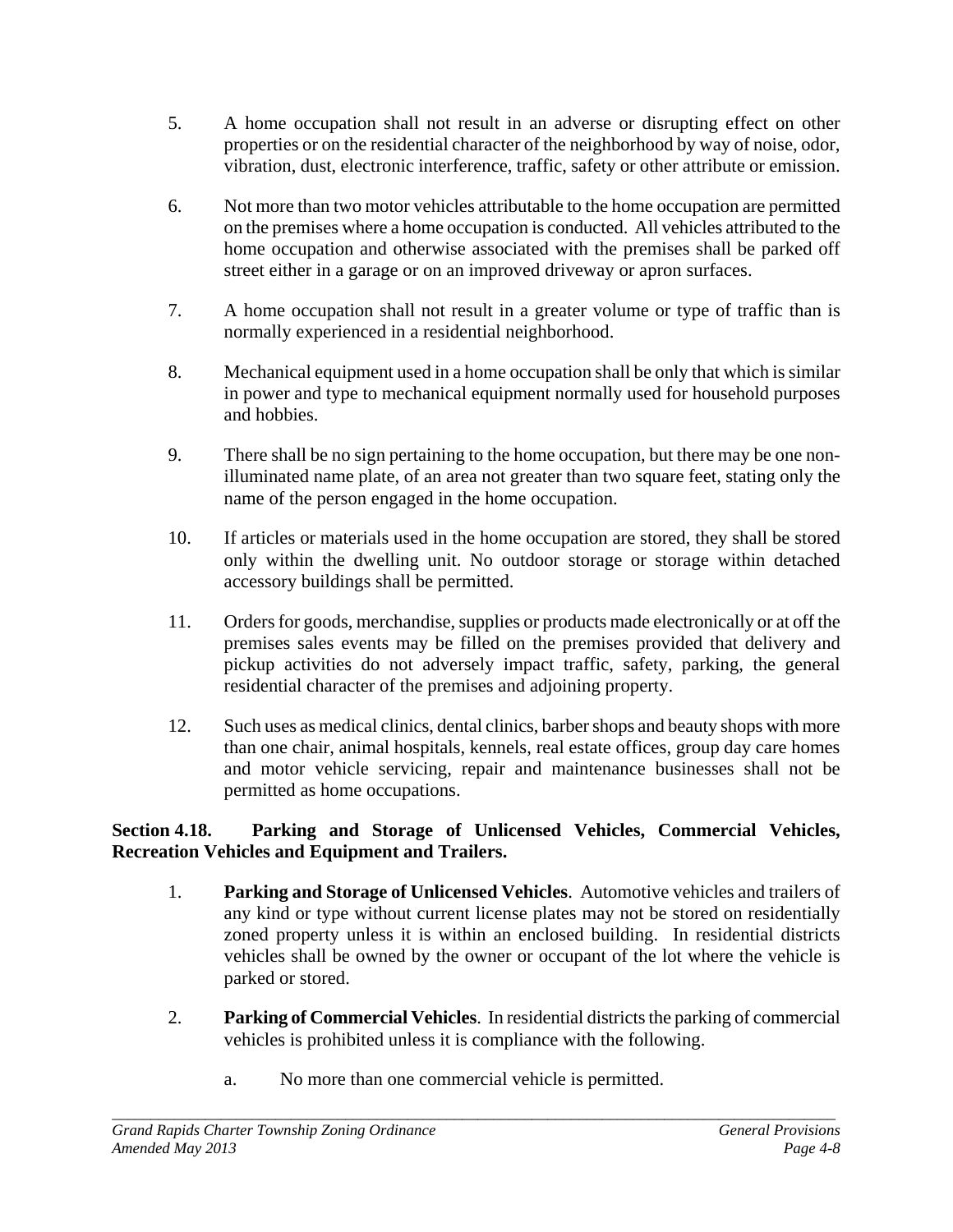- b. Regularly manufactured vehicles such as pickup trucks, cargo vans stake trucks, or utility body trucks may not exceed a rated capacity of one ton. All other commercial vehicles are prohibited.
- c. The vehicle must be owned by a person residing at the address where the vehicle is being parked or the vehicle must be driven by such person as a function of his or her employment.
- d. Parking of commercial vehicles on vacant parcels is prohibited.
- 3. **Parking of Recreational Vehicles**. Not more than one recreational vehicle owned by the occupant of the dwelling may be stored (but not occupied) on the lot where the owner's dwelling is located. The recreational vehicle may be stored in the side or rear yard of the dwelling, but not within any portion of the minimum side yard or the rear yard required for an accessory building on the lot. The recreational vehicle may not be stored in the front yard. A recreational vehicle that is parked in the driveway for more than 48 consecutive hours shall be deemed to be stored on the lot for the purposes of this subsection.

**Section 4.19. Frontage.** All lots or parcels created after the effective date of this section (January 19, 2000) shall have a minimum frontage of 60 feet on a public road or an approved private road as regulated by Chapter 27 and shall meet the minimum lot width required for the district in which the lot or parcel is located; except lots or parcels located on a cul-de-sac may have less frontage if they meet the minimum lot width required for the district in which the lot or parcel is located.

# **Section 4.20. Corner Lots.**

- 1. General provisions for residential uses on residential corner lots are as follows:
	- a. Corner lots have more than one required front yard, and the front setback shall be measured from all front lot lines.
	- b. For corner lots with two front yards, the remaining setbacks shall be a rear and a side setback as determined by the Zoning Administrator. For a corner lot with three front setbacks, the remaining setback shall be a rear setback.
	- c. If the width of the lot is less than 100 feet, the secondary front yard may be reduced one foot for each increment of two feet that the lot is lesser than 100 feet wide. Notwithstanding the foregoing, no secondary front yard shall be less than 25 feet.
	- d. The width of a corner lot shall be determined by the entire length of that front line which is opposite the rear lot line.
- 2. General provisions for non-residential corner lots or for permitted non-residential uses on residential corner lots are as follows: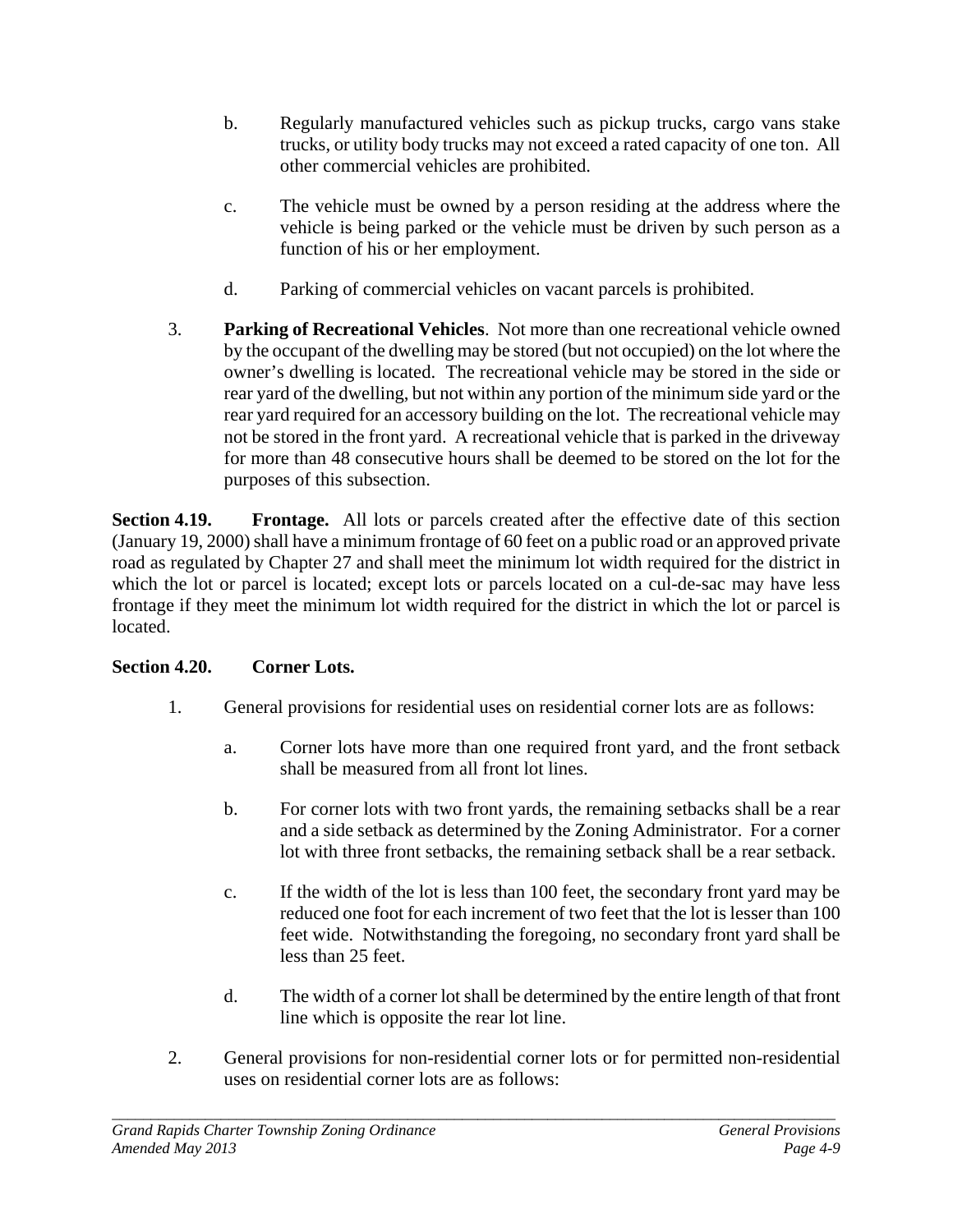- a. Corner lots have more than one required front yard, and the front setback shall be measured from all front lot lines.
- b. For corner lots with two front yards, the remaining setbacks shall be a rear and a side setback as determined by the site plan review committee prior to final site plan approval. For a corner lot with three front setbacks, the remaining setback shall be a rear setback.
- c. The width of a corner lot shall be determined by the entire length of that front line which is opposite the rear lot line.

**Section 4.21. Double Fronting Lots.** A building on a lot having frontage on two nonintersecting streets shall maintain applicable front yard setbacks from both streets.

**Section 4.22. Outdoor Lighting.** Outdoor lighting located on privately owned property shall be so arranged that it will not be intrusive on nearby dwellings or interfere with the vision of driver on adjacent streets.

**Section 4.23. Temporary Use Permit for Patio/Al Fresco Dining (12 Patrons or Fewer).** The Zoning Administrator may approve a temporary use permit for patio/al fresco dining for 12 patrons or fewer in the C, C-1 and C-2 Districts and in an existing development approved under the terms of the PUD-3, PUD-4, PUD-5, TC-PUD, NC-PUD, LC-PUD and HC-PUD Districts, in accordance with this section.

- 1. The temporary use permit shall be approved only for a patio/al fresco dining area that will accommodate only 12 patrons or fewer and which is an accessory or incidental use to a permitted restaurant, coffee shop, ice cream shop or other permitted establishment that offers food for consumption on the premises.
- 2. The temporary use, if approved, shall be located only in an area owned, leased or otherwise under the legal control of the owner or operator of the restaurant or other establishment, and shall be under its operational control.
- 3. The temporary use permit shall be applied for on a form provided by the Township, and the application or renewal fee, if any, shall be paid. The application shall include the following:
	- a. A written summary of the current restaurant use and the proposed patio/al fresco dining use.
	- b. A detailed description and drawing to scale of the outdoor area to be used for patio/al fresco dining.
	- c. Other specific information regarding the number of dining tables and chairs and other outdoor furniture or equipment.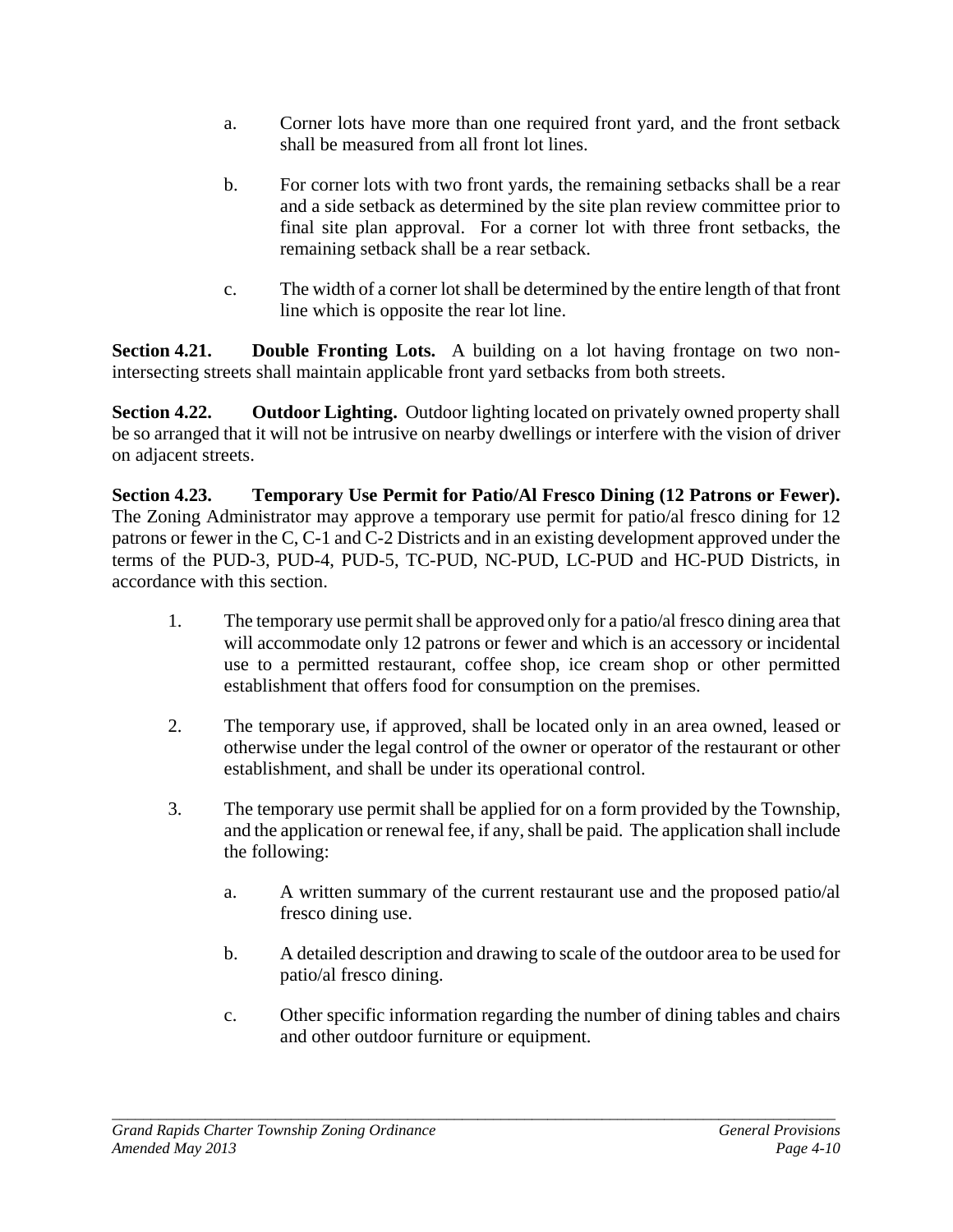- d. Measures to be taken, if any, to assure adequate separation between the dining area and motor vehicle and pedestrian circulation.
- e. If alcoholic beverages are to be consumed in the dining area, proof of the necessary state license for such purpose.
- f. Other information necessary for the administrator to make an informed decision as to the requested temporary permit.
- 4. After receiving and evaluating a complete application, the Zoning Administrator shall approve the temporary use permit, shall deny it or approve it with conditions. If the application for the permit is denied, the Administrator shall state the reasons for the denial in writing.
- 5. The temporary use permit shall be for a duration of not longer than one year and may be renewed for subsequent periods of one year or less, if such renewals are approved by the Administrator. The temporary use permit may include terms and conditions, which may include the following:
	- a. The permitted number of patrons who may be accommodated and who will at any time be utilizing the patio/al fresco dining area, not to exceed 12 such patrons.
	- b. A limitation on the days and hours of operation of the dining area.
	- c. Limitation or prohibition on amplified recorded music or other sound amplification or live musical or other performance in or for the patio/al fresco dining area.
	- d. Limitations or prohibition on outdoor lighting.
	- e. Measures to be taken to avoid conflicts with motor vehicle and pedestrian circulation and other safety measures, if needed.
	- f. Measures to be taken for control and removal of trash and debris; details on removal and storage of dining tables and chairs when not in use during the cold-weather months.
	- g. Measures to be taken to avoid other serious adverse effects on adjacent or nearby lands, by reason of excessive noise or other effects.
	- h. Other terms and conditions.
- 6. In determining whether to approve an application for the temporary use permit, the Zoning Administrator shall consider the following:

*\_\_\_\_\_\_\_\_\_\_\_\_\_\_\_\_\_\_\_\_\_\_\_\_\_\_\_\_\_\_\_\_\_\_\_\_\_\_\_\_\_\_\_\_\_\_\_\_\_\_\_\_\_\_\_\_\_\_\_\_\_\_\_\_\_\_\_\_\_\_\_\_\_\_\_\_\_\_\_\_\_\_\_\_\_\_\_\_\_\_\_\_\_* 

a. Whether the patio/al fresco dining would be harmonious and generally compatible with adjacent and nearby land uses.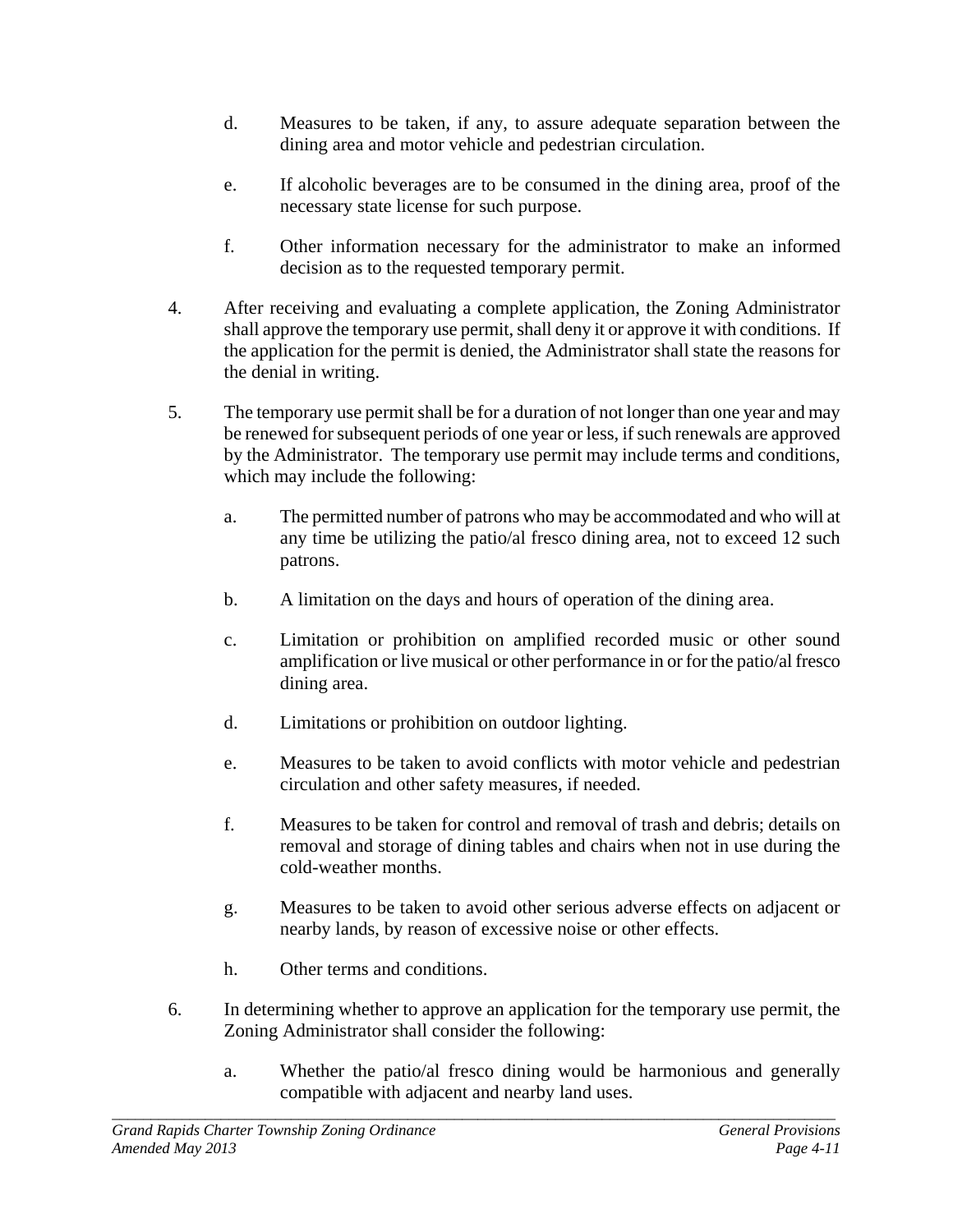- b. Whether the dining area and the tables, chairs and other aspects of the use will be established, arranged and operated in an orderly and safe manner, such as to avoid conflicts with motor vehicle and pedestrian circulation on or near the site of the establishment.
- c. Whether the use would result in serious adverse effects on adjacent or nearby land uses, by reason of excessive sound, outdoor lighting, smoke, fumes or other adverse effects.
- d. Whether the use would interfere with or discourage the orderly development and use of adjacent and nearby commercial buildings and other lands and approved uses.
- e. Whether any required state and county licenses for the restaurant use and the patio/al fresco dining have been obtained and are in force.
- f. Other considerations as to the reasonable establishment and operation of the proposed use.
- 7. An applicant may apply for a renewal of a previously-approved temporary use permit. The renewal may be for a duration of up to one year.
	- a. In considering whether to approve the application for renewal, the Zoning Administrator shall consider whether and to what extent the applicant has complied with the previous permit, whether complaints have been received by the Township as to operations under the previous permit and other factors bearing on whether the permit should be renewed.
	- b. A renewal may be denied or limited if, based on previous performance, the Administrator determines that serious adverse effects would result if the use continues under a renewed permit.
	- c. In approving a renewal, the Administrator may impose the same conditions as approved previously, or revised or additional conditions, or any of them.
- 8. With respect to applications for the temporary use permit for patio/al fresco dining as a part of an approved dining establishment in a planned unit development, any such temporary use permit may be granted and may be renewed by the Zoning Administrator in accordance with the terms of this section; no amendment of the planned unit development ordinance shall be required, nor shall the issuance of the permit be deemed a major or minor amendment in the planned unit development, except that the approved patio/al fresco dining shall be deemed permitted in the planned unit development, to the extent and according to the terms approved by the Administrator.
- 9. The Zoning Administrator may refer to the Planning Commission an original or renewal application for the temporary use permit, for consideration and decision by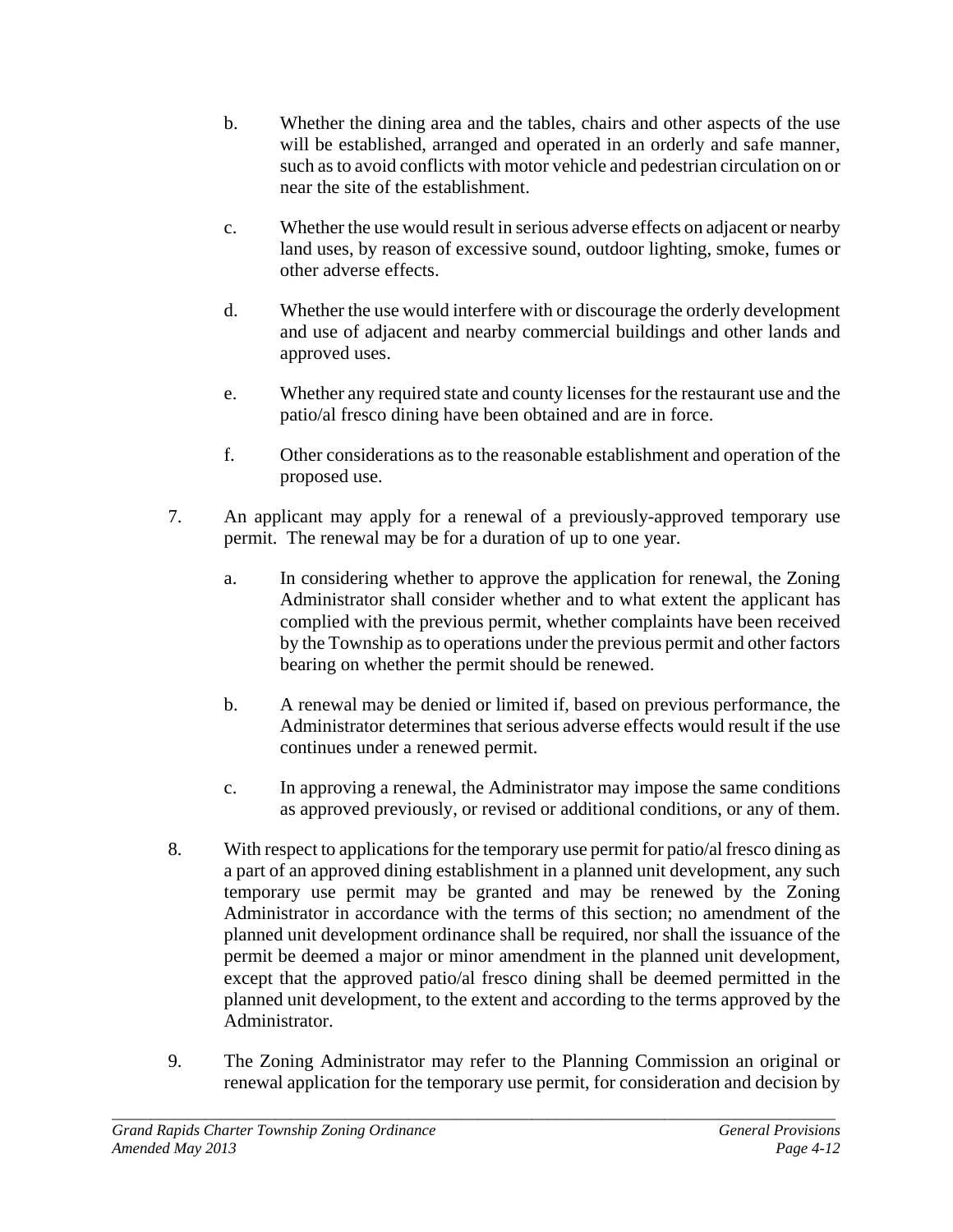the Commission. In such a case, the application shall be approved, denied or approved with conditions by the Planning Commission at a public meeting, but a public hearing or special public notice shall not be required. In the consideration and decision of such an application, the Planning Commission shall consider the criteria stated in subsection 6 of this Section 4.23.

### **Section 4.24. Limited and Temporary Outdoor Displays and Sales; Outdoor Vending Machines.**

- 1. **Limited Outdoor Displays and Sales**. In the C and C-1 Districts, and in a development approved under the terms of the PUD 5, TC-PUD, NC-PUD, LC-PUD and HC-PUD Zoning Districts, the outdoor display and sale of goods is permitted upon obtaining a zoning compliance permit from the Zoning Administrator and complying with the following:
	- a. The goods shall be offered for sale as part of the business of the occupant of the building at which the limited outdoor displays are taking place, and shall be goods permitted for sale in the zoning district.
	- b. The display of goods shall occupy an area extending not more than eight feet in front of a building wall, located on not more than two sides of the building, and occupying an area not greater than one-third of the length of any side of the building, or 50 linear feet in total for all sides of the building so used, whichever is less; provided, however, that in approving the requested zoning compliance permit, the Zoning Administrator may permit the display of goods to occupy an area on the business property other or greater than as stated above.
	- c. All sales transactions shall take place inside the building.
	- d. Materials so displayed shall be brought indoors when the business is closed, except for heavy materials such as bagged landscape materials, softener salt, and similar bulk materials which cannot be readily moved.
- 2. **Outdoor Vending Machines**. In the C and C-1 Districts, and in an existing development approved under the terms of the PUD 5, TC-PUD, NC-PUD, LC-PUD and HC-PUD Zoning Districts, outdoor vending machines are permitted upon obtaining a zoning compliance permit from the Zoning Administrator and complying with the following:
	- a. The machine shall be located on a lot upon which a business is being conducted from a permanent structure.
	- b. Not more than four newspaper vending machines which are not electrically operated and which are not greater than five feet in height may be permitted on a lot.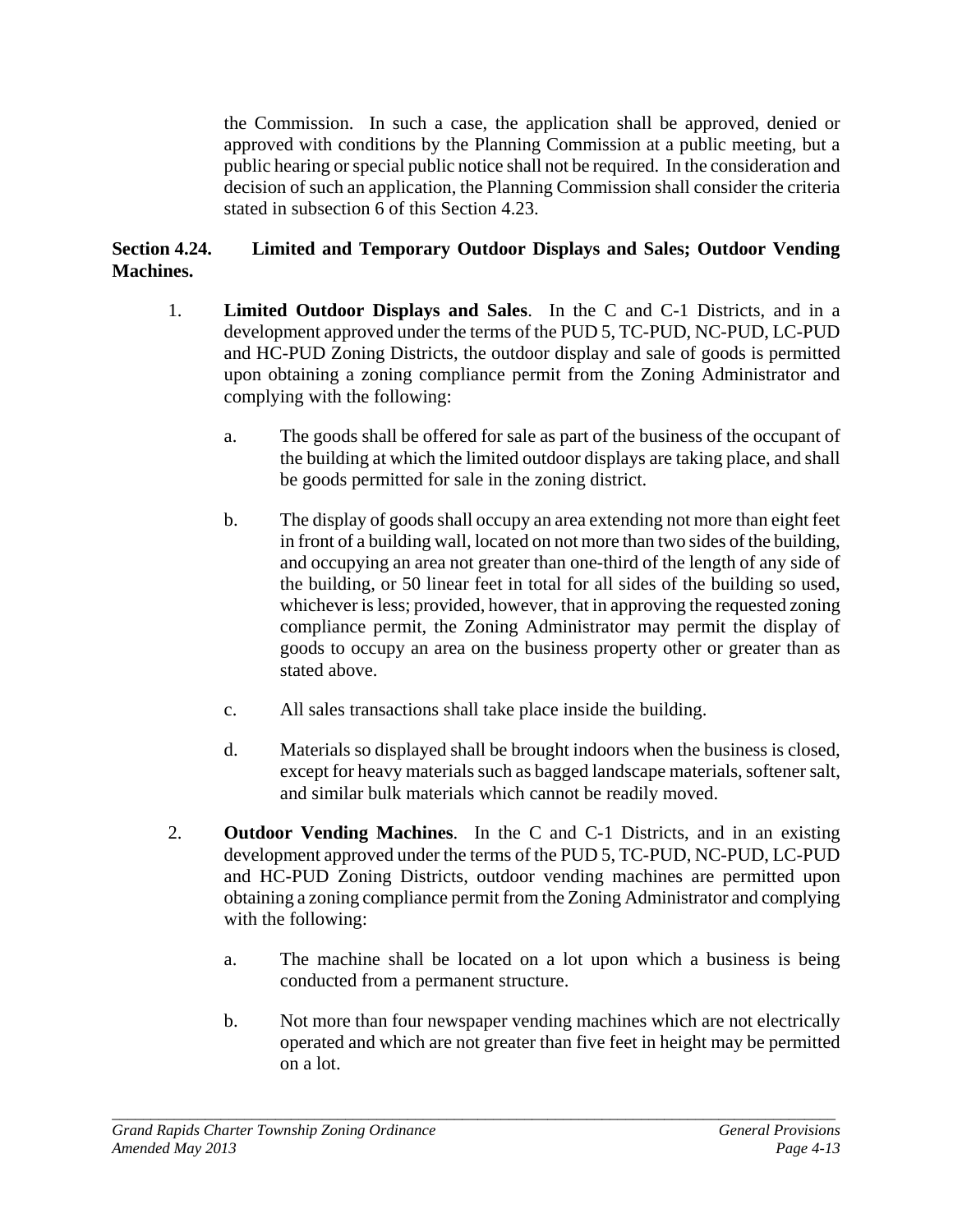- c. Not more than two electrically operated vending machines (or such greater number as may be permitted by the Zoning Administrator) may be permitted on the lot, for the sale of food, beverages, ice or other items or objects commonly purveyed by means of vending machines may be permitted on the lot. Vending machines shall have a width and depth not greater than four feet, and a height not greater than seven feet and ice machines may have a width not greater than six feet, or such greater width, depth and/or height as may be permitted by the Zoning Administrator.
- d. Electrically operated vending machines shall be located such that the backs of the machines shall be placed against a building wall, if practicable, and they shall be otherwise located as determined by the Zoning Administrator, but not to interfere with pedestrian or vehicular traffic or emergency access vehicles and personnel.
- e. Advertising on outdoor vending machines shall be limited to advertising the products sold in the machines.
- 3. **Temporary Seasonal Outdoor Sales; Special Sales Event**. In addition to outdoor sales and displays as permitted in subsections 1 and 2 above, the Zoning Administrator may approve a temporary use permit for temporary seasonal outdoor sales or special sales events in the C-1 and C-2 Districts, and in an existing development approved under the terms of the PUD 5, TC-PUD, NC-PUD, LC-PUD and HC-PUD Districts, in accordance with this section.
	- a. A temporary use permit may be approved for seasonal outdoor sales being conducted as part of a business operated in a structure located on the same lot for a period of up to six months during any calendar year ("seasonal outdoor sales"). The area devoted to such sales shall be fenced or otherwise conducted within a confined location, which occupies an area not greater than 50 percent of the indoor sales area of the associated business, but not greater than 3,000 square feet, unless a greater area is permitted by the Zoning Administrator under the terms of the temporary use permit.
	- b. In addition to outdoor sales and displays as permitted in subsections 1, 2, and 3.a above, an outdoor sales event may be conducted on an occupied or unoccupied parcel of land, without regard to whether the sales event is being conducted by a business located on the parcel. The outdoor sales event may be held not more than twice during any calendar year, for periods not to exceed ten days each on the parcel of land ("special sales event"). Merchandise sold or activities conducted at a special sales event shall be of the nature and type permitted to be sold or carried out in the zoning district.
	- c. A temporary use permit for seasonal outdoor sales or special sales events under subsection 3 shall be applied for on a form provided by the Township,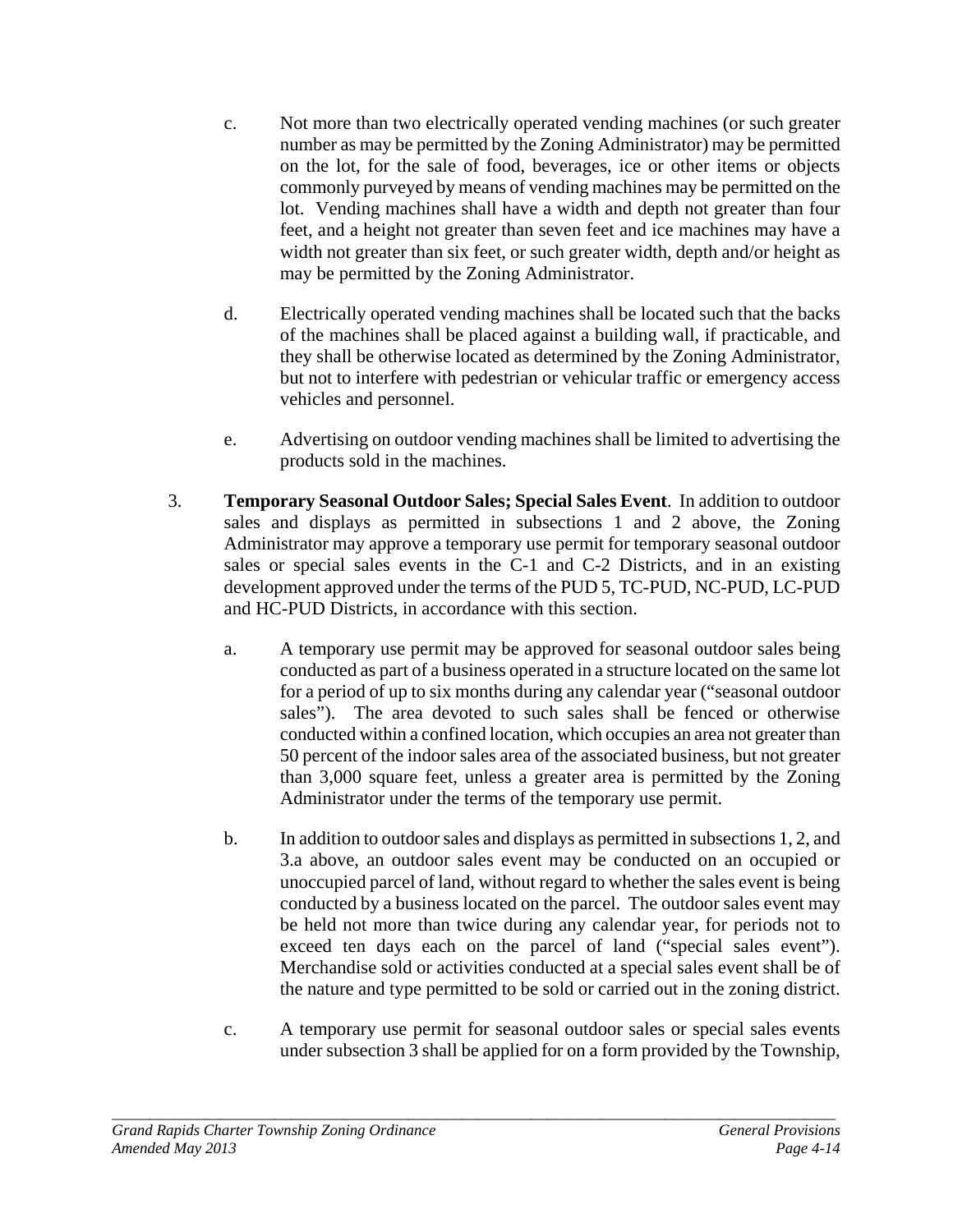and the application and renewal fee, if any, shall be paid. The application shall include the following:

- i. A written summary of the current use of the property and the proposed seasonal outdoor or special event sales area.
- ii. A detailed description and drawing to scale of the outdoor area to be used for outdoor sales.
- iii. An identification of the location and number of parking spaces available for such use, and identification of the entry and exit points for vehicles.
- iv. Measures to be taken to assure adequate separation between the outdoor sales area, parking areas and pedestrian circulation.
- v. Proposed dates and hours of operation.
- vi. Identification of any signage or any display intended to call attention to the use.
- d. After receiving and evaluating a complete application, the Zoning Administrator shall approve the temporary use permit, shall deny it, or approve it with conditions. If the application for the permit is denied, the Administrator shall state the reasons for the denial in writing.
- e. In determining whether to approve an application for the temporary use permit, the Zoning Administrator shall consider the following:
	- i. Whether there is sufficient parking to serve the temporary outdoor seasonal sales or special sales event, in addition to parking requirements for existing buildings and structures.
	- ii. Whether the outdoor sales would be harmonious and generally compatible with adjacent and nearby land uses.
	- iii. Whether the outdoor sales area, parking and pedestrian access, and other aspects of the use will be established, arranged and operated in an orderly and safe manner, such as to avoid conflicts with motor vehicles and pedestrian circulation on or near the site of the outdoor sales.
	- iv. Whether the use would result in serious adverse affects on adjacent or nearby land uses, by reason of excessive sound, outdoor lighting, smoke, fumes or other adverse effects.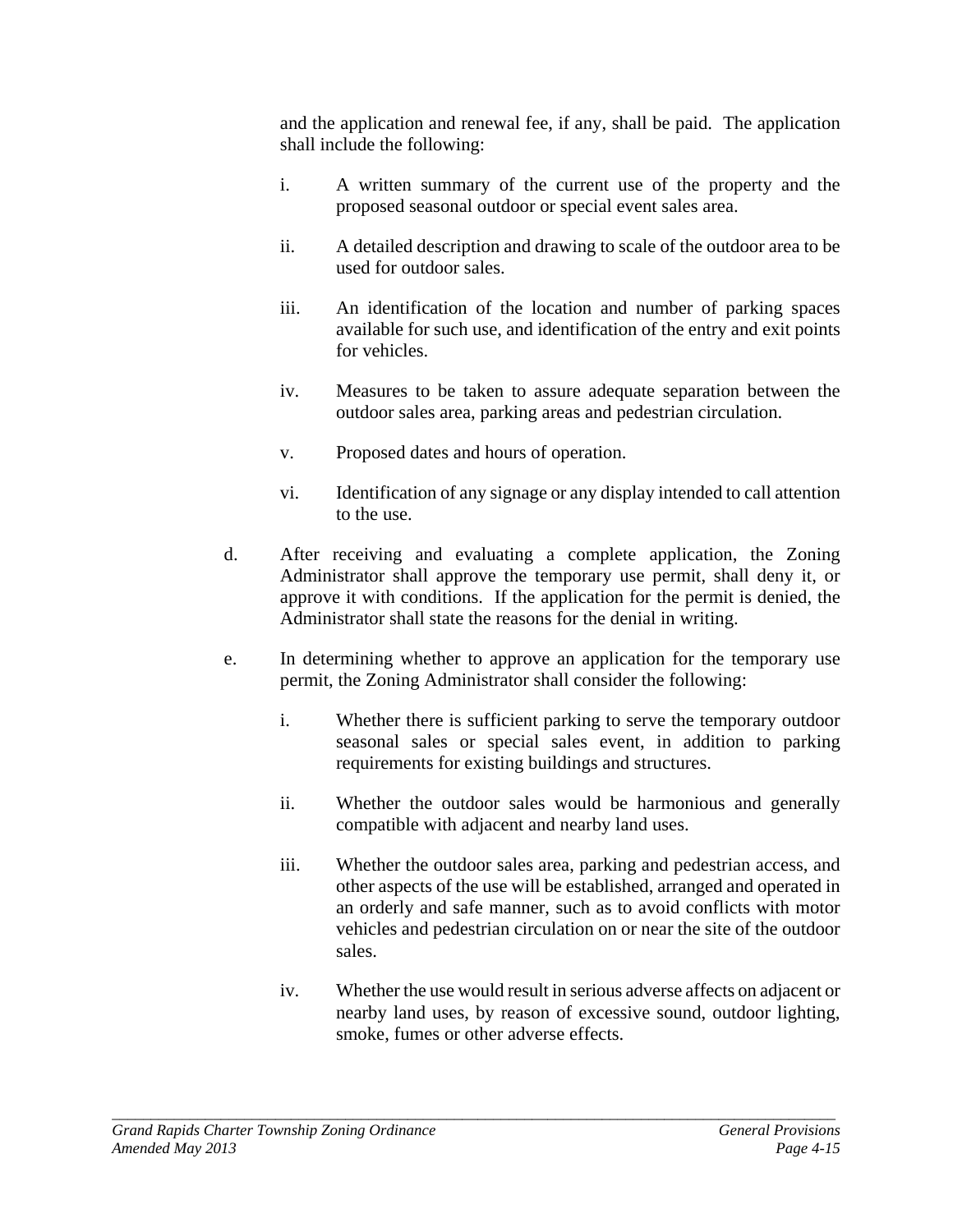- v. Whether the use would interfere with or discourage the orderly development and use of adjacent and nearby commercial buildings, and other lands and approved uses.
- vi. Other considerations as to the reasonable establishment and operation of the proposed use.
- f. The temporary use permit may include terms and conditions, which may include the following:
	- i. A requirement that the sales area for seasonal outdoor sales be located at the side or rear of the building to the extent feasible, and comply with setbacks applicable to a building in the district.
	- ii. Limitations on the days and hours of operation.
	- iii. Limitation or prohibition of amplified recorded music or other sound amplification in connection with the outdoor sales.
	- iv. Limitation or prohibition of additional outdoor lighting.
	- v. In the case of seasonal outdoor sales, no additional signage shall be permitted on the property or elsewhere for or as a result of the outdoor sales; provided, however, that for a special sales event, additional signage may be approved up to the extent that would be available for a permitted business use in the zone district, except that portable or temporary signs may be permitted.
	- vi. Measures to be taken to avoid conflicts with motor vehicle and pedestrian circulation and other safety measures, if necessary.
	- vii. Measures to be taken for the control and removal of trash and debris, and for storage of display racks, tables and other sales equipment and materials during periods when the outdoor sales are not occurring.
	- viii. Measures to be taken to avoid other serious adverse affects on adjacent or nearby lands, by reason of excessive noise or other affects.
	- ix. Other terms and conditions, to carry out the intent of this section and the Zoning Ordinance.
- 4. **Duration; Renewal**. A temporary use permit for seasonal outdoor sales or up to two identified special sales events shall be for a duration of not longer than one year, and may be renewed for subsequent periods of one year or less, if approved by the Zoning Administrator. An applicant seeking renewal shall submit an application for